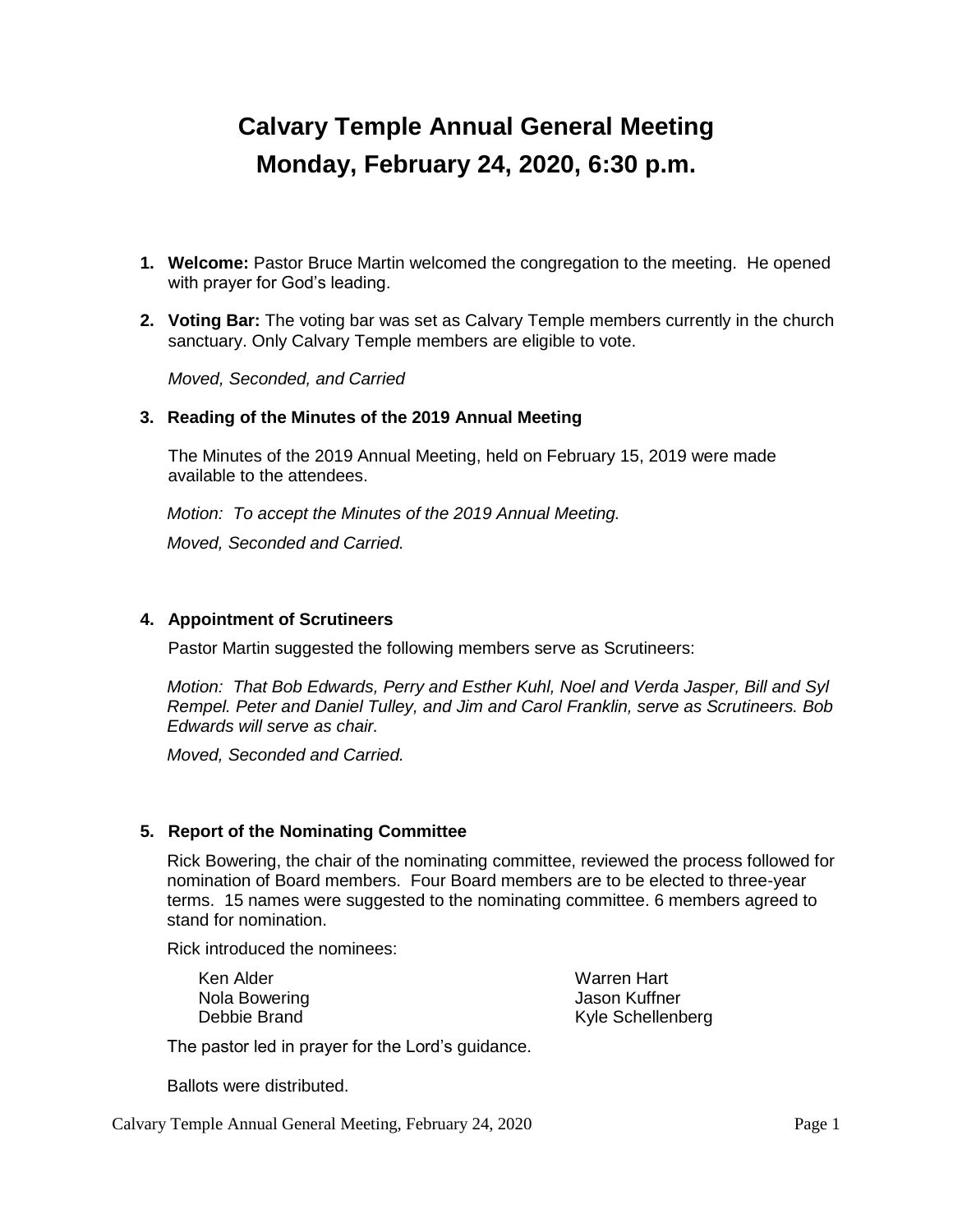# **6. 2019 Audited Financial Report**

Pastor Martin asked the Board Treasurer, David Bardal to present the Financial Report for 2019.

David read scriptures on the concept of tithing. He reminded the congregation that giving comes from a heart of reverence.

David referred to the 2019 Financial Statements that had been distributed. He gave an overview of giving over the past few years. He noted that total giving for 2019 was down approximately \$300,000 from 2018, but most of difference is a result of fewer bequests in 2019.

David then reviewed some of the line items that are significantly different from 2018:

- General Fund Schedule of disbursements
	- o Insurance increased from \$38,616 to \$52,661. This was a result of the inclusion of the camp retreat centre and a reassessment of the appropriate level of coverage for all of our properties.
	- o Music and sound expenses were down in 2019, largely because we did not have a Christmas production in 2019.
- Page 1 Total receipts in 2019 were \$3,186,862, while disbursements were \$3,089,692.
- Page 2 Building fund giving was down by \$92,000 in 2019. David explained that building fund giving was high in 2018 because there was a major push on paying down the mortgage principle in that year.
- Page 3 Missionary fund. Total giving to missions was up over 2018 by 7%.
- Page 5 Statement of Cash flow. \$210,776 net came in during 2019 under Total Operating Activities which added to the \$485,000 at the end of 2018. Therefore approximately \$700,000 in cash was available. David highlighted that these funds were used to repay \$369,000 of long term debt (the mortgage). Also \$275,000 was spent on capital items.
- Page  $6$  item 2. David explained a change in how the accounting for depreciating fixed assets is now being done.
- Page 10 item 8 shows long term debt which represents the mortgage of \$1,257,140. The current portion is the amount we are required to repay over the next year.

*Motion: To accept the 2019 Financial Report as presented.*

*Moved, Seconded and Carried.*

## **7. Proposed Purchase of 370 Notre Dame Avenue**

Pastor Martin asked Jared Clarke and Kyle Schellenberg to review the background to the purchase of 370 Notre Dame Avenue.

Calvary Temple Annual General Meeting, February 24, 2020 Page 2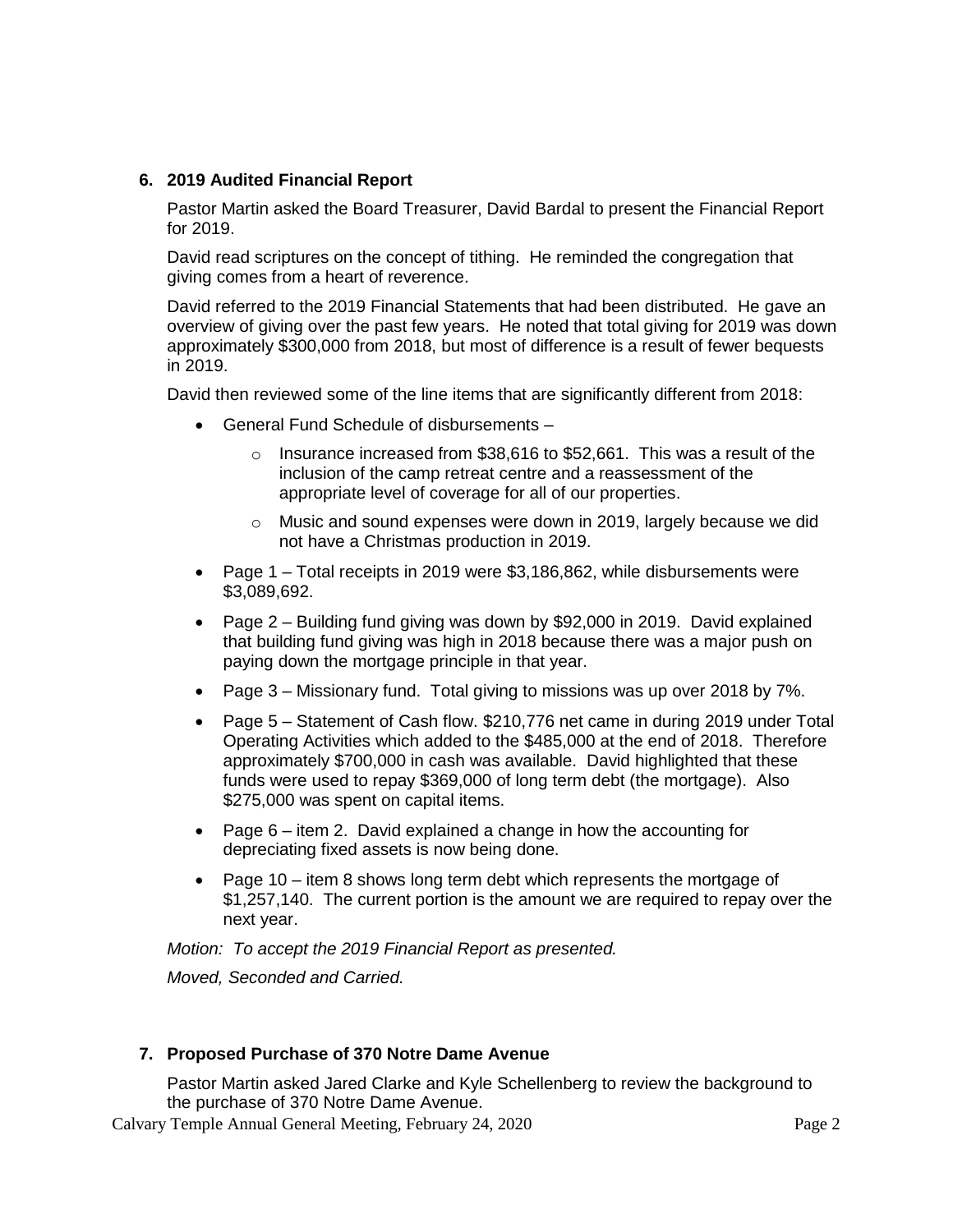This past summer we were notified that the property was going to be sold and asked if we would be interested in purchasing it. Jared reviewed the benefits of purchasing the property. He reviewed the condition of the building and the status of current rentals. Four units are currently rented, and one other unit needs some work.

The current rate for a 5 year mortgage is 3.919% or \$4663 per month. As with the camp building the mortgage would be on the Argue Building, not on the property itself. The bank will permit up to \$2,500,000 on the Argue building, negating need for a new appraisal.

In our records we would keep all expenses and income separate so the balance can be tracked.

Kyle reported that the official Board approved a motion to recommend to the Calvary Temple membership at the 2020 Annual Meeting the following:

*Motion: To approve the purchase and financing of 370 Notre Dame Avenue at a price of \$774,900.*

#### *Moved, Seconded*

Pastor Martin asked for comments from the floor.

Shoaib Ebadi expressed concern about the risks of the purchase. Is it wise to add another financial burden? He also suggested the eternal return for this investment is low. What if one of the renters faced financial difficulties? For example he heard that IRCOM has lost some of its support.

Hester Taruc suggested that this is a good project. She asked who did the appraisal. Jared answered that Daryl Benoit Appraisers did the appraisal for Francine Wiebe in 2018. Hester suggested we hire our own appraiser who would focus on our interests. Jared responded that the appraiser is a professional and would provide an unbiased appraisal. Kyle mentioned the time sensitive nature of the sale. In order to hold our right of first refusal on the purchase Calvary Temple had to commit to purchase subject to a congregational vote.

Don Reimer reminded the members that a structural report would be beneficial in case the building is not structurally sound. Jared answered that there was some assessment made on the life of the building being a relative age of 40, but that there was no structural engineering assessment prepared.

Irene Langdon asked if we are the only people looking at the building. Jared responded that it is not yet on the market.

Ernie Friesen suggested that the current owner must have received a permit before the upgrade was done in 2018. Jared said that the work focused on standards required for a school so did not focus on the structure.

Babs Oladele said he is a new member. He said that we need to look at more than the market value of the property. In his experience property values almost always go up. What about possible future ministry? The risk of purchasing is low compared to the potential future ministry benefit.

Calvary Temple Annual General Meeting, February 24, 2020 Page 3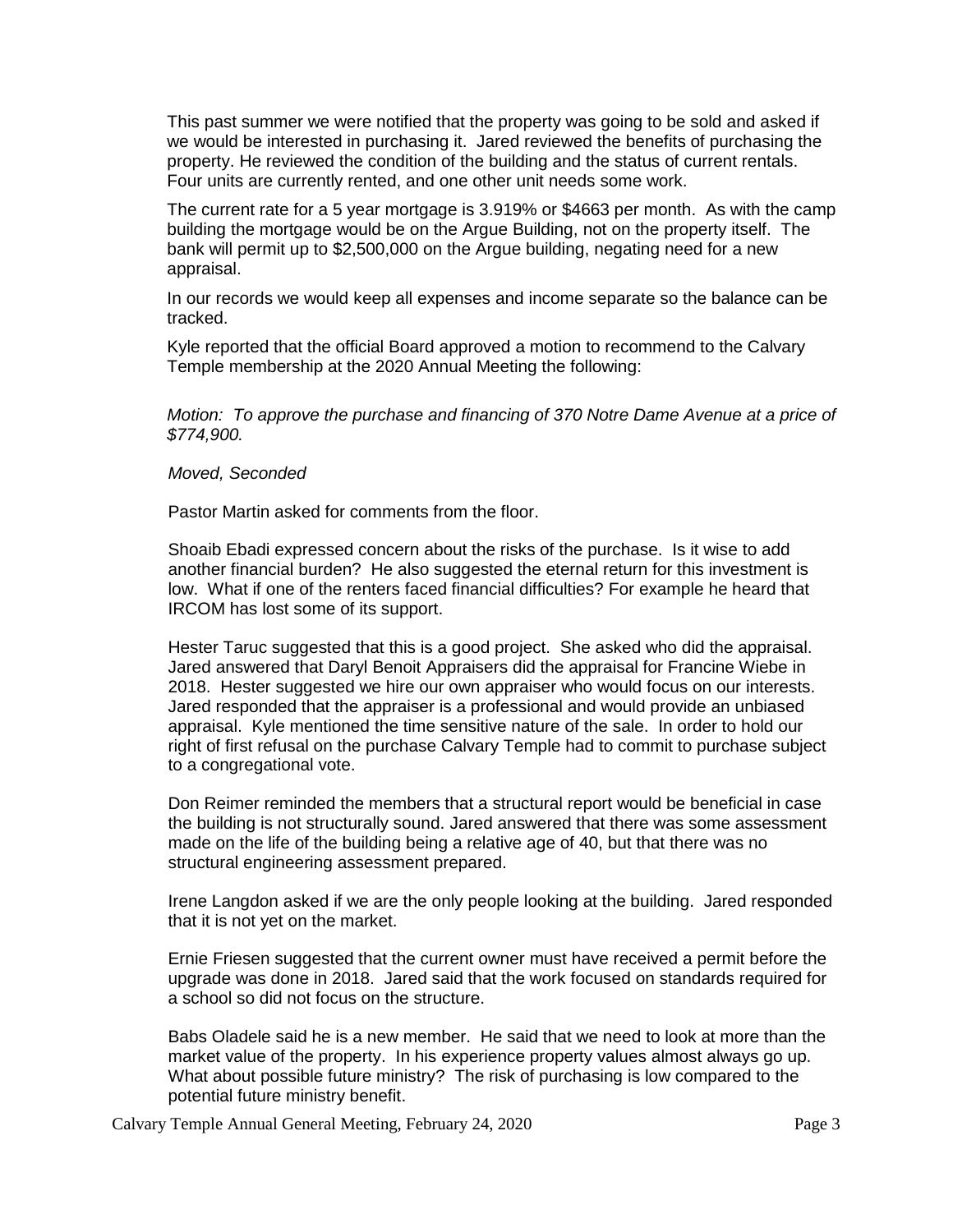John Reimer asked about the footprint of the property. Jared responded that the property is 6050 square feet. The first floor is 4892 square feet and the second floor is 1710 sq. ft. The basement is also 1710 sq. ft.

A question was asked about the impact of one of the tenants losing some of their funding. Jared responded that IRCOM did lose part of their funding, but they plan to stand by their rental contract.

Devon Sexton expressed the concern that someone whose mission is incompatible with Calvary Temple values may want to rent a suite.

Irene Langdon asked what load would this put on our current maintenance staff. Jared has spoken with Glen Hiebert about this. The staff can do much of the work. We also use volunteers, and if necessary hire people for larger tasks.

Daniel Tully noted that repairs and maintenance were not included under expenses in the fact sheet. Jared indicated that he wanted to show the repair and maintenance values under expenses but there are no documented numbers available for computing the annual cost since under the current owners much of that work was done by volunteers. The number in the contingency fund was based on an estimate provided by the realtor. We will be able to come up with a budgeted number in future years once we see what is required to maintain the building.

Daniel also asked why this information was only shared with the congregation a few days ago, although the Board has been considering it for some time. Kyle explained that the investigation and assessments done on the property, and the meetings we needed to have with Francine to discuss the price, made it challenging to bring this to the general congregation much earlier than was done.

Daniel also asked about the sink hole by the property. Jared responded that it was discovered a couple of months ago. The assessment is that this is a common problem in Winnipeg and easy to fix. It is located about 20 feet from the 370 Notre Dame property and would not affect the structure on the property.

Bob Edwards commented that we would not have much of the property we own around the church if Pastor Barber has not had an astute business sense.

With no more comments from the floor Pastor Martin asked that the ballots be distributed.

### **8. Board Election Results**

Pastor Martin received the election results from the Scrutineers. The following four members were each elected to a three-year term:

- Ken Alder
- Warren Hart
- Jason Kuffner
- Kyle Schellenberg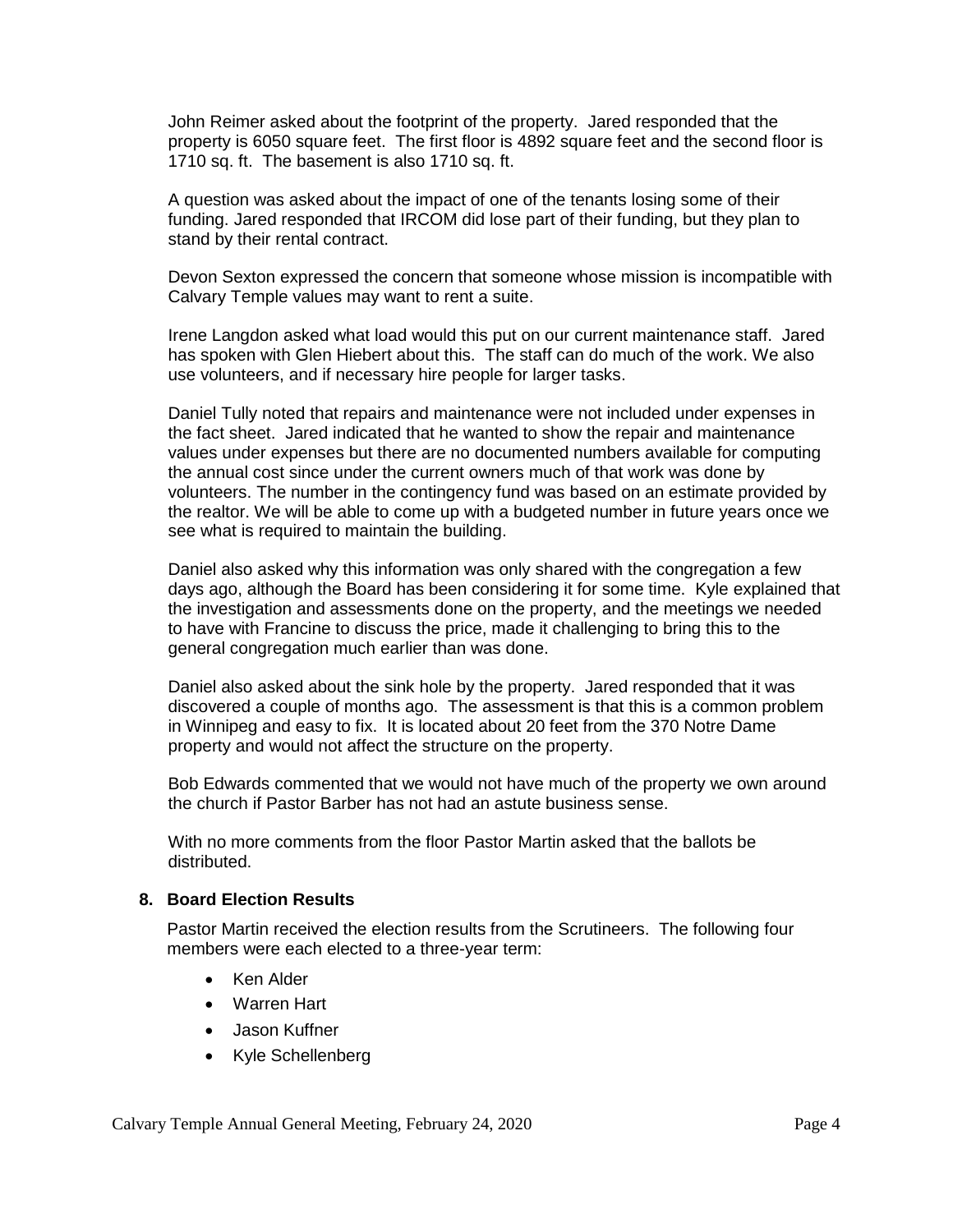Pastor Martin thanked the Nola and Debbie for allowing their names to stand. He thanked Kelly Wiebe for his service on the Board over the past six years.

#### **9. Vote on Purchase of 370 Notre Dame Avenue**

Yes 99 No 19 The motion was approved.

### **10. Appointment of Auditors**

*Motion: To retain the audit services of Deloitte for the coming year.*

*Moved, Seconded, and Carried.*

### **11. Destruction of Ballots**

*Motion: To destroy the election ballots and the purchase ballots.*

*Moved, Seconded, and Carried.*

### **12. Pastoral Reports**

Pastor Martin noted that the pastoral reports have been distributed in the 2019 Annual Report, and they are also available online. He asked if there were any comments or questions.

*Motion: To receive and approve the pastoral reports for 2019.*

*Moved, Seconded, and Carried.*

#### **13. Other Items**

- Rosa Rosales asked about \$38,487 shown as donated to Cuba in Schedule 2 of the financial report. That number is larger than the Rosales had taken to Cuba. Rob Franks explained that during 2019 the deaf fellowship also travelled to Cuba so the number includes both ministries.
- Paul Klassen suggested that important decisions need more information sharing before a congregational vote. He moved the following:

*Motion: That the board would review its processes around communication to the membership for issues relating to large purchases, constitutional changes, bylaw changes or other significant changes to church life. It would then report on its findings in how this could be improved to the membership in spring 2020.*

After some discussion Pastor Martin asked for a vote on the motion. The results were:

Yes: 28

No: 49

The motion was not approved.